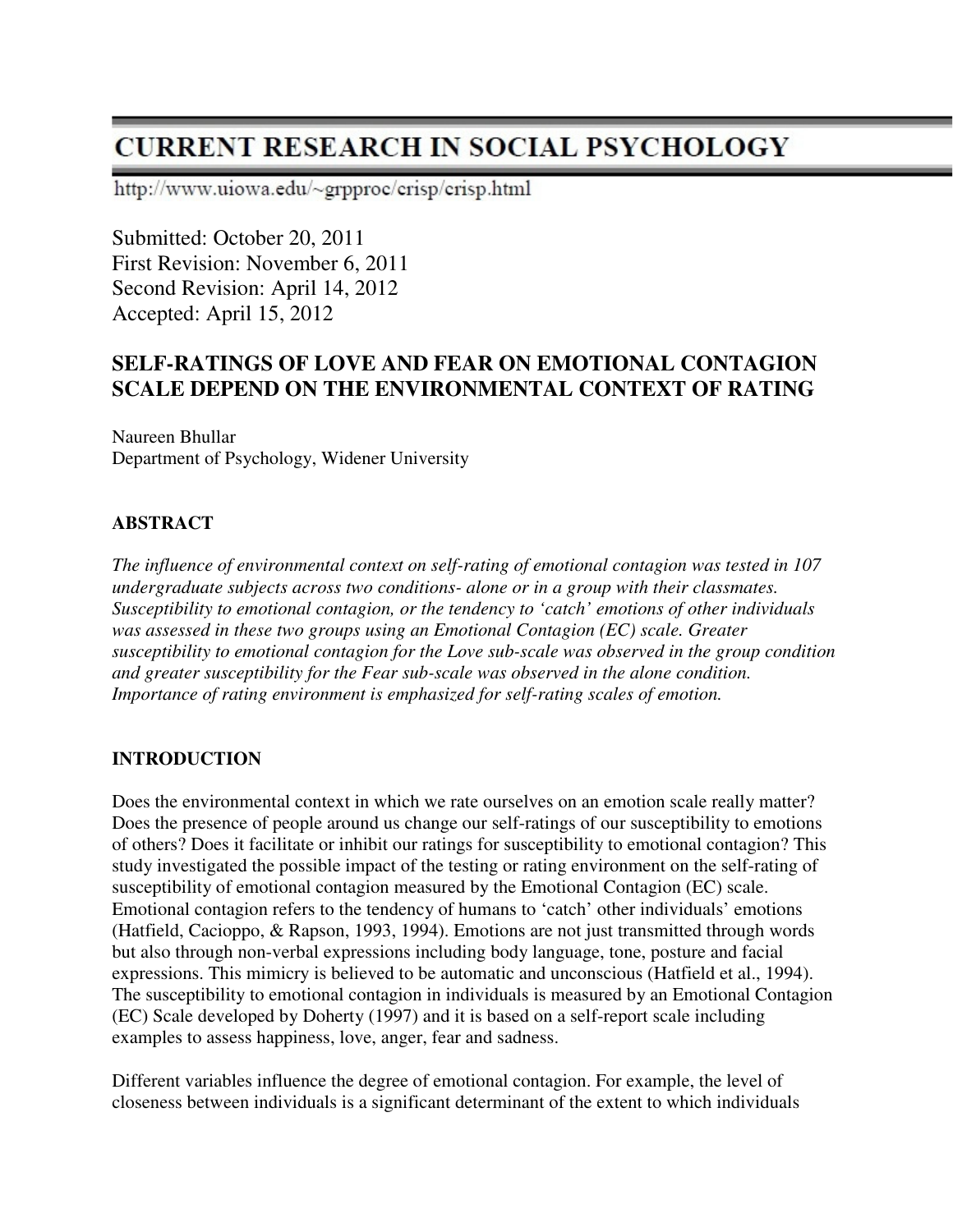might mimic each other emotionally with greater degree of closeness between individuals (e.g. couples in love and mother-infant relationship) associated with greater chance of emotional contagion (Hatfield, Cacioppo, & Rapson, 1992). Also, people who are more emotionally expressive are likely to infect others with emotions (Hatfield et al., 1994). Besides these individual factors, other factors like environmental context might also influence susceptibility to emotional contagion. This study compared susceptibility to emotional contagion in undergraduate students across two conditions- alone versus group. This was an exploratory study used to assess possible differences in the five sub-scales of love, happiness, anger, fear and sadness in undergraduate students depending on the presence or absence of other individuals when they are rating themselves on the EC scale.

The concept of emotional contagion and the scale is based on the influence of others' emotions on an individual. It is believed to be the precursor of social abilities like empathy (Carr, Iacoboni, Dubeau, Mazziotta, & Lenzi, 2003) which involves an ability 'to take the perspective of the other person' through our imagination (Decety & Jackson, 2006). The mechanism of emotional contagion is not exactly clear. There are two competing hypotheses. One of them is based on the automatic motor mimicry of expressive aspect of emotional contagion (Gallese, Keysers, & Rizzolatti, 2004; Hatfield, Cacioppo, & Rapson, 1994) and according to this view, we mimic another individual's facial expression and this is direct motor matching between the emotion perceived by the observer and the one initiated by an individual. The alternative account does not view this process as only mimicry but a reaction to an expressed emotion of an observed individual where induction of a similar emotional reaction in the observer results in a similar expression of emotion (Moody, McIntosh, Mann, & Weisser, 2007).

The question which further arises is whether perception of one's own emotional contagion is influenced by the presence of people around us. To investigate this question, we would look into the literature of the impact of social presence and absence on emotional experience and expression.

### **Social Presence and Emotion**

The presence of people around us often influences our emotional experiences and emotional expressiveness. The influence of people on our emotional experience has been demonstrated in studies on consumer behavior where joint consumption led to similar patterns in evaluations with shared experiences leading to greater enjoyment (Raghunathan & Corfman, 2006; Ramanathan & McGill, 2007). This is also observed in theme parks and other recreation places like going to movies and restaurants where people often prefer to go in groups rather than alone. This sharing of emotions is believed to be influenced by the need to belong by humans (Gardner, Pickett, & Brewer, 2000), which could be met even by temporary relationships like a classroom or a doctor's waiting room setting. Promoting interactions among individuals whose reactions to a particular experience are similar was found to increase the enjoyment of the experience (Raghunathan & Corfman, 2006) and even the mere presence of another individual enhanced enjoyment of shared experiences (DiTommaso & Spinner 1993). The question which arises is whether presence of others enhances or diminishes experience of certain specific emotions.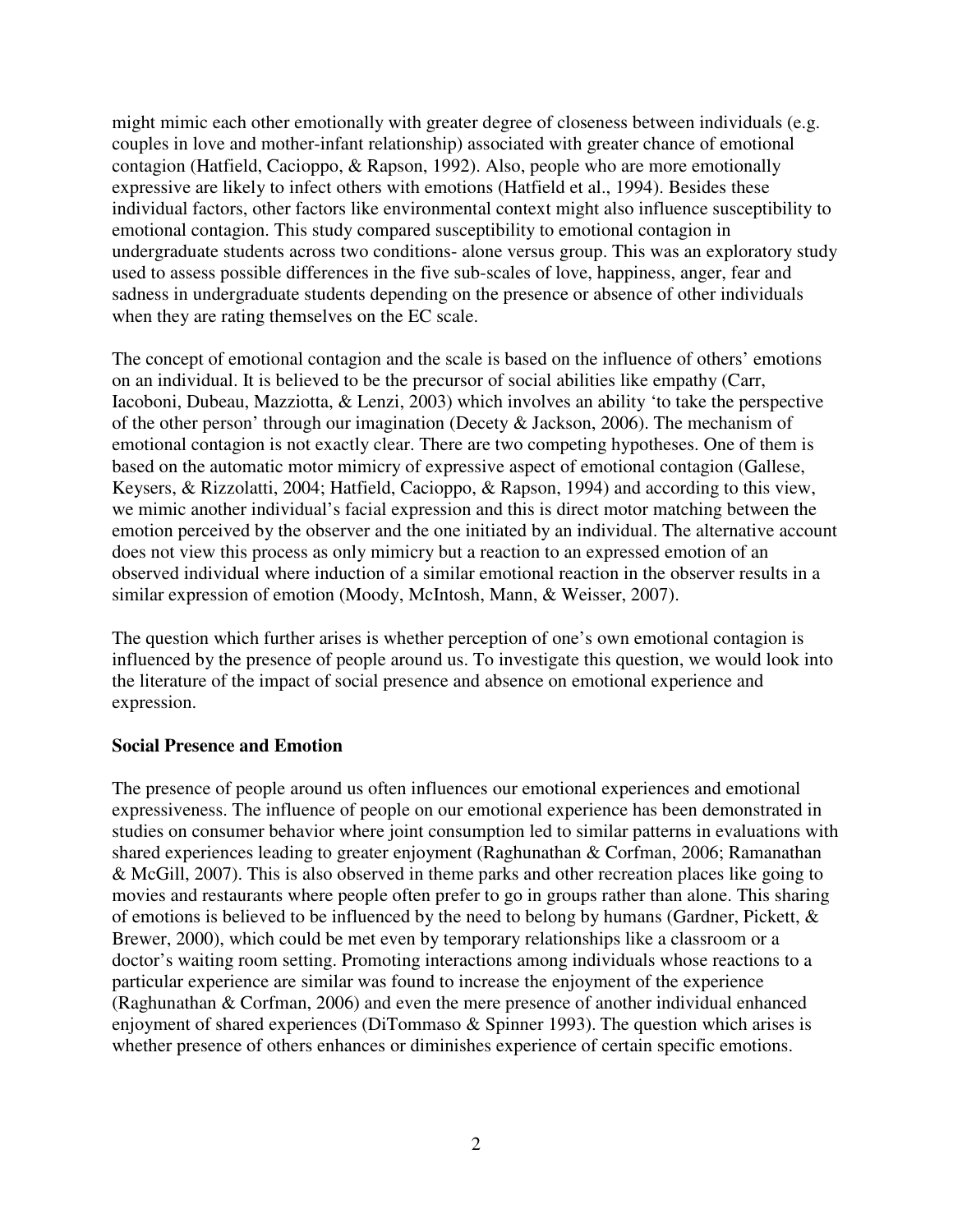There is limited research on influence of social stimuli on experience of emotions though there is evidence to suggest that presence or absence of people influences our emotional expression by either facilitating or inhibiting it (e.g. Buck, Losow, Murphy, & Costanzo, 1992). Fridlund and colleagues (1990) examined the influence of social stimuli on facial expressiveness by asking subjects to imagine a pleasant experience alone versus with others and measured their facial electromyograph (EMG) and they showed greater facial electromyography patterns when the subjects imagined the situation with other people. Other examples of social stimuli enhancing emotional expressiveness have also been observed with infants smiling dependent on their mother's presence (Jones & Raag, 1989). There is also evidence of social inhibition of expression with the presence of other people resulting in decreased expressiveness of emotions (Yarczower & Daruns, 1982). These opposing reactions have been described by the type of emotions and the context of emotions. Exposure to pleasant emotions in the presence of others often results in social facilitation. That is, positive expressivity is enhanced more in the presence of familiar people whereas negative expressivity appears to be inhibited in the presence of unfamiliar people (Buck et al., 1992; Fridlund, 1990). There has been little to no work done on the possible impact of presence of people on self-rating of emotions especially in terms of their emotional experience and susceptibility to contagion. Would the presence of people be an implicit reminder of the influence of others on our emotional experience and expression? In the current study, even though the research question is not related to direct exposure to any emotion, it involves emotion examples on the EC scale presented to subjects in two groups – with familiar people they know in the classroom or when alone.

The major questions for this study were the following: Does the condition in which subjects are tested (alone versus in a group) affect their ratings of their susceptibility to emotional contagion? Would the different sub-scales of happiness, love, fear, anger and sadness differ in these two conditions?

### **METHOD**

One hundred and twenty two undergraduate students from a private university participated in the current study and data from only 114 students was collected. The remaining 8 students did not complete the surveys. The mean age was 19.95 years (SD=2.47). The experimenter gave 58 students the Emotional Contagion survey (Appendix A) in a separate room where individual students completed the survey alone. The remaining 56 students were selected from two separate classes with about 28 students each. They were given the survey in a classroom along with other students and they completed the survey with their classmates. These students were given the EC scale in the latter part of the semester to ensure some familiarity and they were well- acquainted with their classmates.

#### **RESULTS**

Cronbach's alpha for the items of Emotional Contagion scale in this study is 0.78 indicating moderately good reliability. All of the items on the Emotional Contagion scale were added together to get a total score. This score was compared across the two conditions- alone versus group. There was no significant difference in the total score between alone  $(M=50.05, SD=7.7)$ and group (M=50.03, SD=7.3) conditions (t  $(111)$  =0.01, p=0.99). Items corresponding to the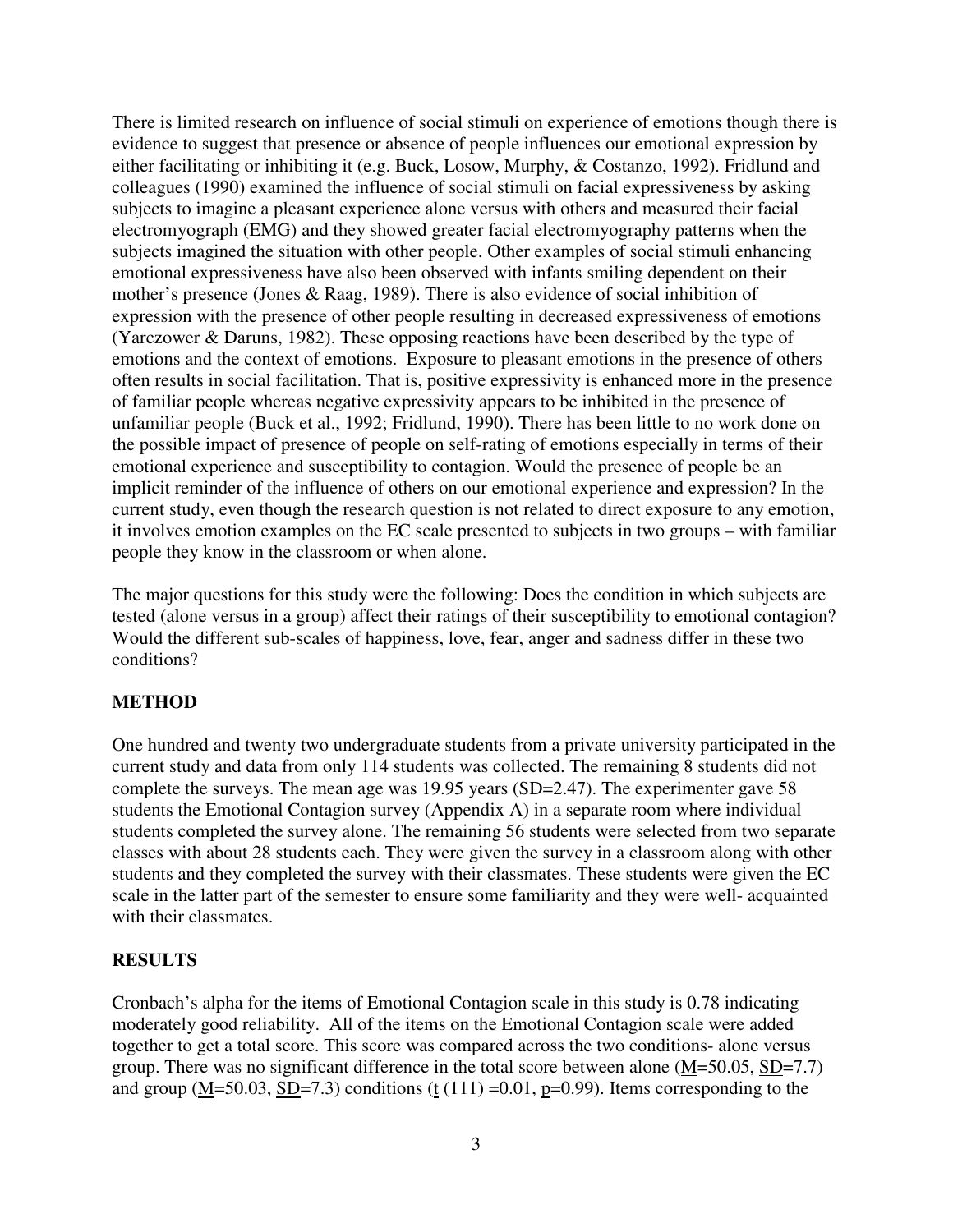five sub-scales were added together to get Happy, Sad, Anger, Fear and Love categories. An independent samples t-test was carried out to compare susceptibility to emotional contagion across alone condition versus group condition for the five categories. There was no significant difference observed between alone  $(M=11.55, SD=2)$  and group  $(M=11.46, SD=2.21)$  conditions  $(t (112) = 0.22, p=0.83)$  for the Happy sub-scale. There was also no significant difference observed between alone (M=9.62, SD=2.52) and group (M=9.53, SD=2.7) conditions (t  $(111)$ )  $=0.19$ ,  $p=0.85$ ) for the Sad sub-scale. There was no significant difference observed between alone (M=8.28, SD=1.78) and group (M=8.3, SD=2.19) conditions (t (112) =-0.74, p=0.94) for the Anger sub-scale.

A significant difference was observed between alone (M=9.21, SD=2.38) and group (M=8.15,  $SD=2.79$ ) conditions (t (111) = 2.18, p=0.03) for the Fear sub-scale with higher scores in the alone condition. Also, a significant difference was observed between alone (M=11.39, SD=2.6) and group (M=12.64, SD=2.28) conditions (t (112) =-2.178, p=0.008) for the Love sub-scale with higher scores in the group condition.

# **DISCUSSION**

This study compared susceptibility to emotional contagion across testing conditions- alone versus in a group using the Emotional Contagion scale. Overall, there was no significant difference observed between the two conditions for the total score. However, when the subcategories of the scale were compared across the two conditions, there were significant differences observed between alone and group conditions for Fear and Love in opposite directions. Greater susceptibility to emotional contagion was observed in the group condition for Love sub-scale. On the other hand, greater susceptibility to emotional contagion was observed in the alone condition for Fear sub-scale.

Social presence seems to be related to facilitation of positive emotion (i.e. love) in the present study. In this study, participants in the group condition were in a classroom and they were not facing each other and neither was there any manipulation of emotions. However, they were in the presence of their classmates and susceptibility to emotional contagion of love might be possibly influenced by other factors including just the presence of individuals, which might remind them of the interpersonal nature of the emotion of love. Love is an important emotion, though it has been overlooked by psychologists (Izard, 1977; Tomkins, 1984). Love has often been described in terms of inter-personal relationships. Love has been classified in multiple ways- romantic love, filial love, love for country, job, music, freedom. In the present study on emotional contagion, the love sub-scale is focused on romantic love (e.g. item 6 is 'when I look into the eyes of the one I love, my mind is filled with thoughts of romance'). Love has been difficult to operationalize and study and different terms including 'satisfaction' have been used to describe people's reaction towards their loved ones as the latter term is easier to classify (Lamy 2011). Semantic induction of love has been used by researchers to demonstrate its impact on behavior (Lamy, Fischer-Lokou, & Gueguen, 2008, 2009). In one of these studies, subjects were asked to recall a love story 'which meant a lot to them' and these subjects were more benevolent in their subsequent interactions with others than a control group. Hearing romantic music for a few minutes in a waiting room seemed to encourage women to respond more favorably to an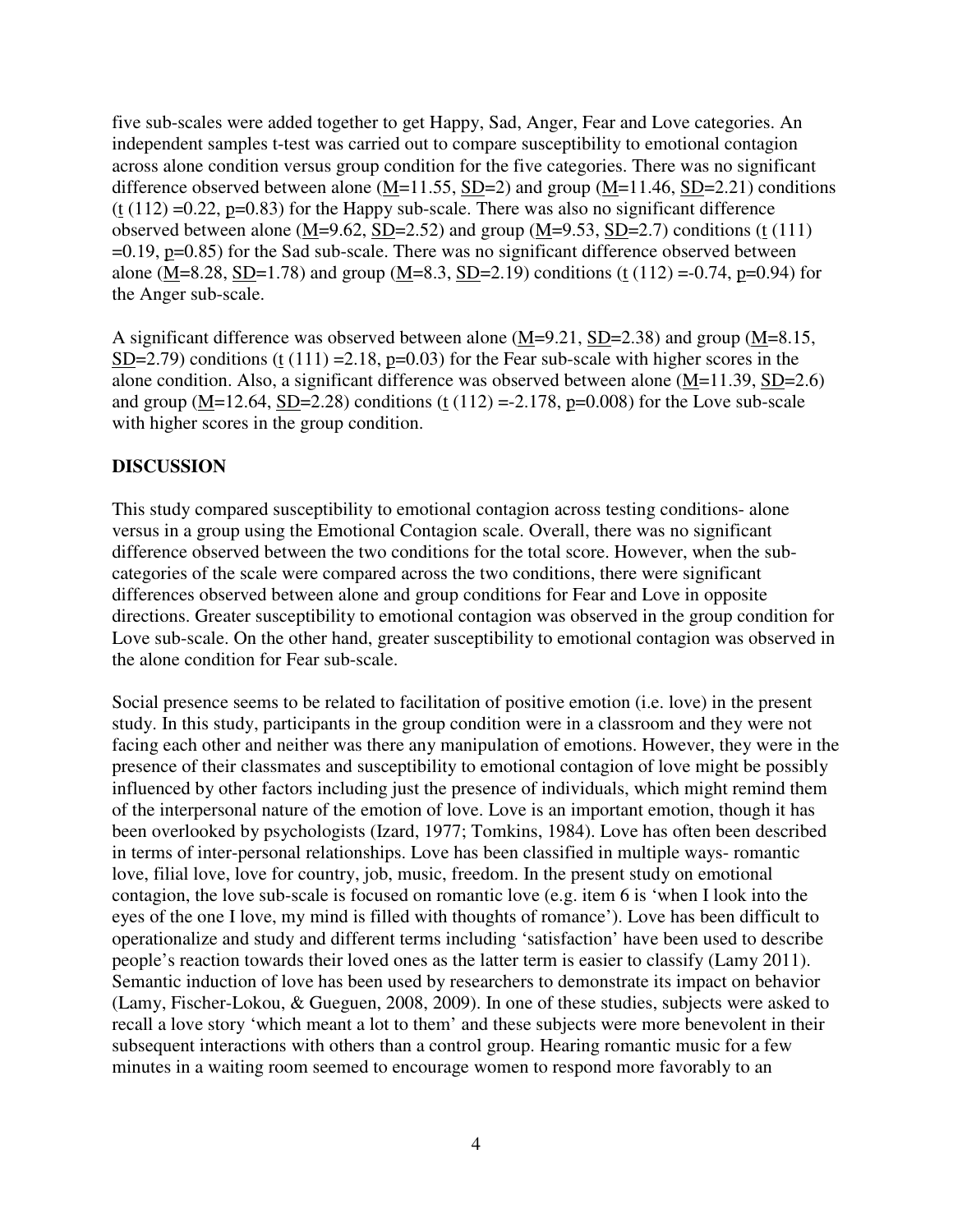attempted seduction of complying with a request to give one's phone number (Gueguen, Jacob, & Lamy, 2010).

All of these above-mentioned examples demonstrate the inter-personal relationship of love. Does the mere presence of people, even in the absence of an interaction, lead to greater susceptibility to the emotional contagion of love? Emotions have traditionally been intrinsically linked to conscious feeling and almost never linked to unconscious feelings (e.g. Clore, 1994). However, there is evidence to suggest that emotional process may remain unconscious as when people can have subliminally triggered emotional reactions that drive their behavior in the absence of any conscious feelings (Winkielman & Berridge, 2004). Moreover, emotional contagion has been described to be an 'automatic and unconscious' process by Hatfield and colleagues. Even though this description by Hatfield and colleagues is focused on individuals getting influenced by another person's more overt display of emotion and in the present study, there is no overt display of emotion but only the questionnaire of EC scale with hypothetical scenarios. It is possible that the presence of other individuals in the room is implicitly influencing the subjects reporting on the love items on the scale.

On the other hand, susceptibility to the emotion of fear seemed to be observed more in the alone condition. Being alone when responding to the questions on the EC scale regarding fear (e.g. item 8 'watching the fearful faces of victims on the news makes me try to imagine how they might be feeling') might have resulted in reporting a higher susceptibility to fear. The question which arises here is whether fear is more likely to be expressed in solitary conditions than in a group. This has been observed by people while watching a scary movie where they express greater fear when alone compared to a context where other people are also present. There is evidence to suggest that solo individuals in different settings (e.g. solo hikers and children alone at home) report fear in these solitary conditions (Coble, Selin, & Erikson, 2003; Ruiz-Casares & Rousseau, 2010). Hence, the subjects in the alone condition expressed greater degree of susceptibility to fear compared to subjects in the group condition.

In conclusion, it is important to take into account the rating environment for different self-reports of emotional scales by participants and exercise caution before generalizing the findings. For emotional contagion, there is possibly also the influence of the presence of people on our ratings of susceptibility to emotional contagion based on our environmental context but it might be observed only with certain emotions. There seemed to be a stronger susceptibility to emotional contagion of love reported in a group setting compared to the solitary condition and conversely, a stronger susceptibility to emotional contagion of fear in the solitary condition. Further on, it would be informative to compare the same individual's ratings on susceptibility to emotional contagion across group and solitary settings to see if it is the setting which is related to these differences or some intrinsic individual factors including personality, mood and self-construal or a combination of several factors.

### **REFERENCES**

Buck, R., Losow, J.I., Murphy, M.M., & Costanzo, P. (1992). Social facilitation and inhibition of emotional expression and communication. *Journal of Personality and Social Psychology, 63(6),* 962-968.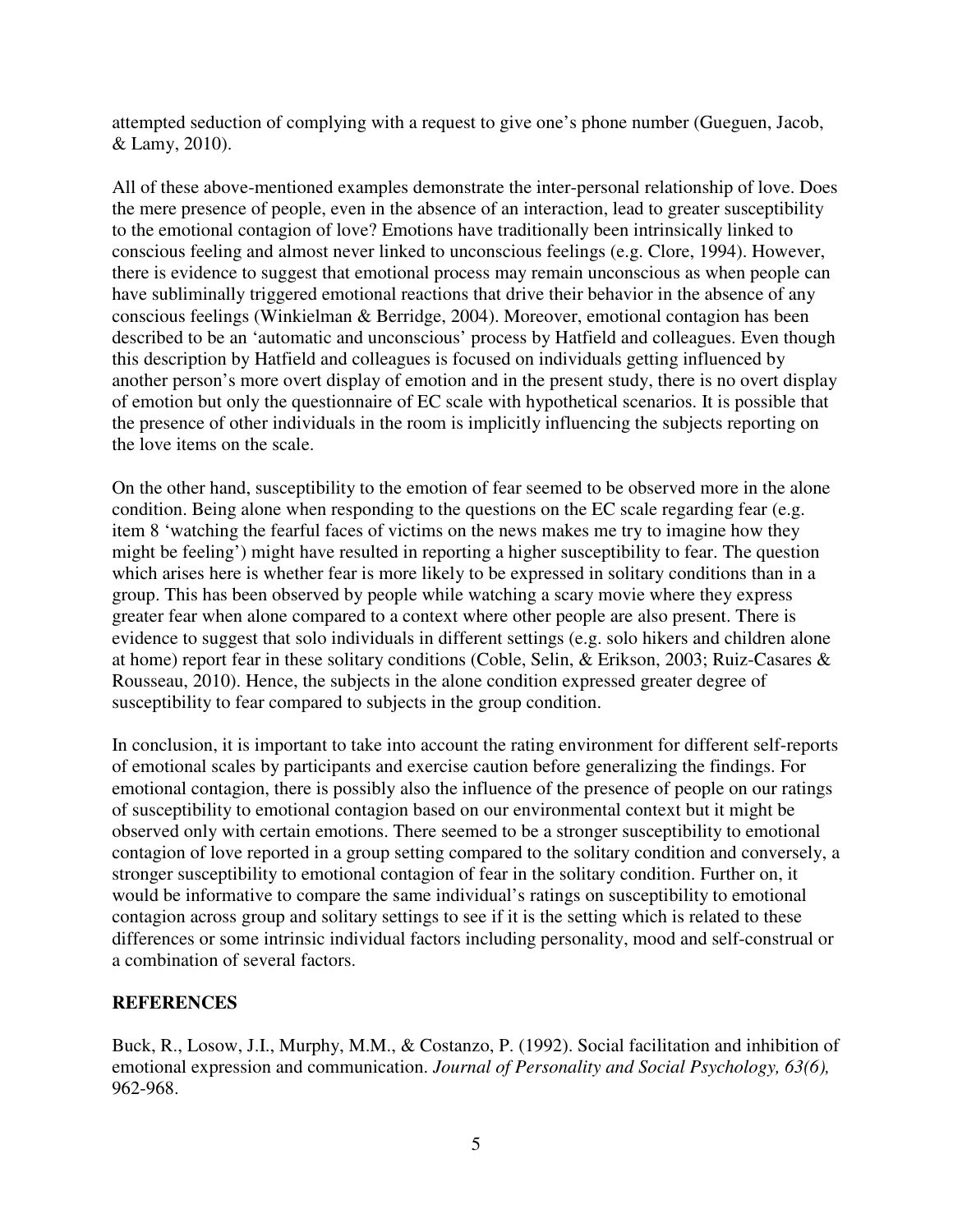Carr, L., Iacoboni, M., Dubeau, M.C., Mazziotta, J.C., & Lenzi, G.L. (2003). Neural mechanisms of empathy in humans: A relay from neural systems for imitation to limbic areas. *Proceedings of the Natural Academy of Sciences of USA, 100*, 5497-5502.

Clore, G.L. (1994). Why emotions are never unconscious. In P. Ekman & R.J. Davidson (Eds.), *The nature of emotion: Fundamental questions* (pp 285-290). New York: Oxford University Press.

Coble, T.G., Selin, S.W., & Erikson, B.B. (2003). Hiking alone: understanding fear, negotiation strategies and leisure experience. *Journal of Leisure Research, 35(1),* 1-22.

Decety, J., & Jackson, P. L. (2006). A social-neuroscience perspective on empathy. *Current Directions in Psychological Science, 15*, 54–58.

DiTommaso, E., & Spinner, B. (1993). The Development and Initial Validation of the Social and Emotional Loneliness Scale for Adults. *Personality and Individual Differences, 14*, 127–34.

Doherty, R.W. (1997). The emotional contagion scale: A measure of individual differences. *Journal of Nonverbal Behavior, 21*, 131–154.

Fridlund, A.J. (1990). Sociality of solitary smiling: Potentiation by an implicit audience. *Journal for Personality and Social Psychology, 60*, 229-240.

Gallese, V., Keysers, C. and Rizzolatti, G. (2004). A unifying view of the basis of social cognition. *Trends in Cognitive Sciences, 8*, 396-403.

Gardner, W.L., Pickett, C.L., & Brewer, M.B. (2000). Social Exclusion and Selective Memory: How the need to belong influences memory for social events. *Personality and Social Psychology Bulletin, 26 (4),* 486–96.

Gueguen, N., Jacob, C., & Lamy, L. (2010). "Love is in the air": Effects of songs with romantic lyrics on compliance with a courtship request. *Psychology of Music, 38,* 303-307.

Hatfield, E., Cacioppo, J.T., & Rapson, R.L. (1992). Emotional contagion. In M.S. Clark (Ed.), Review of Personality and Social Psychology, Vol 14. *Emotion and social behavior* (pp 151- 177). Newbury Park, CA: Sage.

Hatfield, E., Cacioppo, J.T., & Rapson, R.L. (1993). Emotional contagion. *Current Directions in Psychological Science, 2*, 96–99.

Hatfield, E., Cacioppo, J.T., & Rapson, R.L. (1994). *Emotional contagion*. New York: Cambridge University Press.

Izard, C. E. (1977). *Human emotions.* New York: Plenum Press.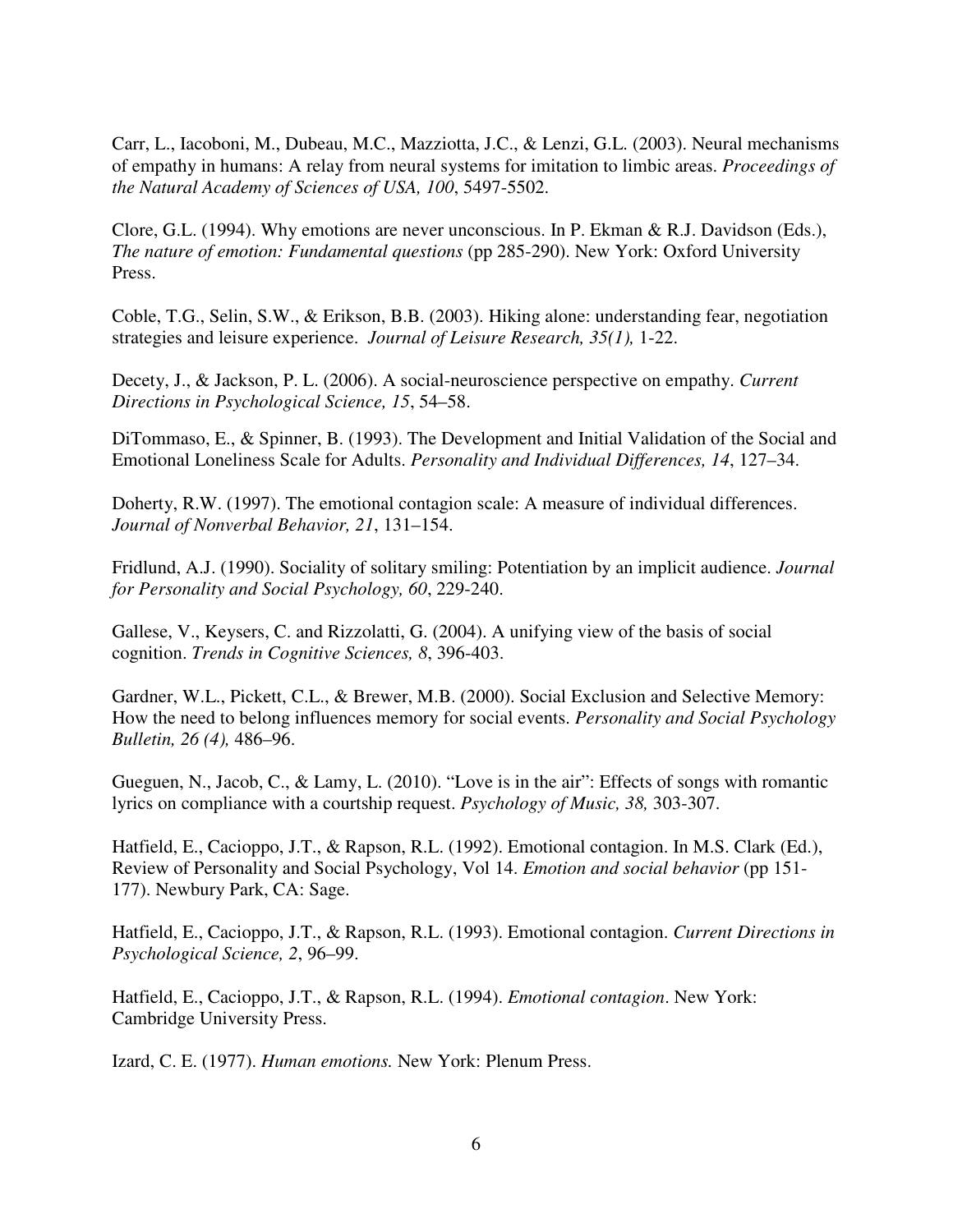Jones, S.S., & Raag, T. (1989). Smile production in older infants: The importance of a social recipient for the facial signal. *Child Development, 60*, 811-818.

Lamy, L. (2011). Love or the black sun of personal relationships. *Journal for the Theory of Social Behaviour, 41 (3),* 247-259.

Lamy, L., Fischer-Lokou, J., & Gueguen, N. (2008). Semantically induced memories of love and helping behavior. *Psychological Reports, 102*, 418-424.

 Lamy, L., Fischer-Lokou, J., & Gueguen, N. (2009). Induced reminiscence of love and chivalrous helping. *Current Psychology, 28*, 202-209.

Moody, E.J., McIntosh, D.N., Mann, L.J., & Weisser, K.R. (2007). More than mere mimicry? The influence of emotion on rapid facial reaction to faces. *Emotion, 7(2)*, 447-457.

Raghunathan, R., & Corfman, K. (2006). Is happiness shared doubled and sadness shared halved? Social influence on enjoyment of hedonic experiences. *Journal of Marketing Research*, *43*, 386–94.

Ramanathan, S., & McGill, A.L. (2007). Consuming with others: Social influences on momentto-moment and retrospective evaluations of an experience. *Journal of Consumer Research, 34*, 506-523.

Ruiz-Casares, M., & Rousseau, C. (2010). Between freedom and fear: children's views on home alone. *British Journal of Social Work, 40(8),* 2560-2577.

Tomkins, S. S. (1984). Affect theory. In K. R. Scherer & P. Ekman (Eds.), *Approaches to emotion.* Hillsdale, NJ: Erlbaum.

Winkielman, P. & Berridge, K.C. (2004). Unconscious emotion. *Current Directions in Psychological Science, 13(3),* 120-123.

Yarczower, M., & Daruns, L. (1982). Social inhibition of spontaneous facial expressions in children. *Journal of Personality and Social Psychology, 43*, 831-837.

# **APPENDIX A**

### **The Emotional Contagion Scale**

This is a scale that measures a variety of feelings and behaviors in various situations. There is no right or wrong answer, so try very hard to be completely honest in your answers. Results are *completely confidential.* Read each question and indicate the answer which best applies to you. Please answer each question very carefully. Thank you.

Use the following key: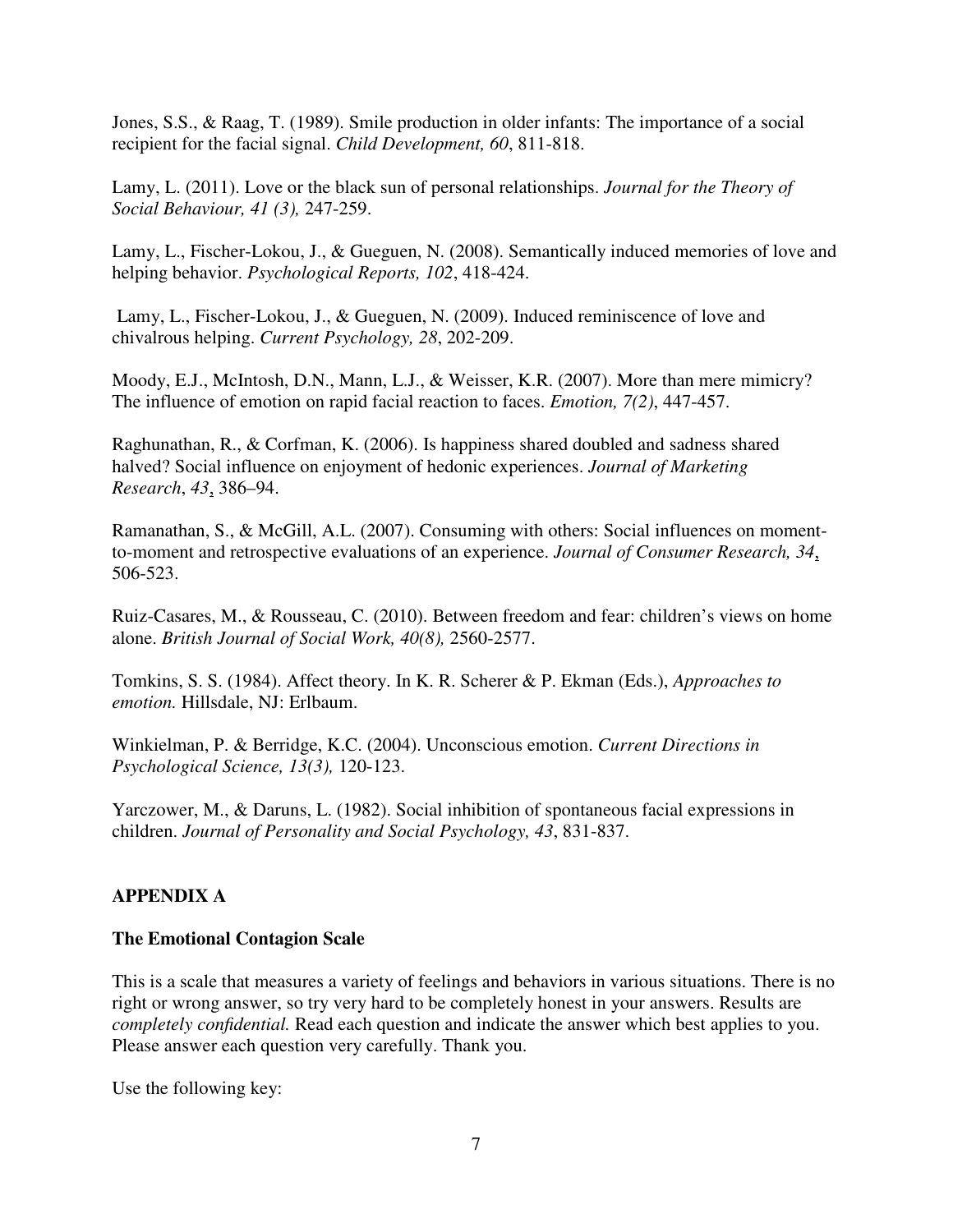- 5. *Always* = Always true for me.
- 4. *Often* = Often true for me.
- 3. Usually = Usually true for me.
- 2.*Rarely* = Rarely true for me.

1.*Never* = Never true for me.

- 1. If someone I'm talking with begins to cry, I get teary-eyed.
- 2. Being with a happy person picks me up when I'm feeling down.
- 3. When someone smiles warmly at me, I smile back and feel warm inside.
- 4. I get filled with sorrow when people talk about the death of their loved ones.
- 5. I clench my jaws and my shoulders get tight when I see the angry faces on the news.
- 6. When I look into the eyes of the one I love, my mind is filled with thoughts of romance.
- 7. It irritates me to be around angry people.
- 8. Watching the fearful faces of victims on the news makes me try to imagine how they might be feeling.
- 9. I melt when the one I love holds me close.
- 10. I tense when overhearing an angry quarrel.
- 11. Being around happy people fills my mind with happy thoughts.
- 12. I sense my body responding when the one I love touches me.
- 13. I notice myself getting tense when I'm around people who are stressed out.
- 14. I cry at sad movies.
- 15. Listening to the shrill screams of a terrified child in a dentist's waiting room makes me feel nervous.

*Note:* The higher the score, the more susceptible to emotional contagion a person would be said to be. Happiness items = 2, 3, & 11. Love items = 6, 9, & 12. Fear items = 8, 13, & 15. Anger items = 5, 7, & 10. Sadness items = 1, 4, & 14. Total score = all items.

*Source:* Doherty, R. W. (1997). The Emotional contagion scale: A measure of individual differences. *Journal of Nonverbal Behavior, 21,* pp. 131-154.

|       | Mean (SD) | Happy     | Sad       | Anger               | Fear       | Love                |
|-------|-----------|-----------|-----------|---------------------|------------|---------------------|
| Happy | 11.508    |           | $.284***$ | $.196^*$            | $.212^{*}$ | $.215$ <sup>*</sup> |
|       | (2.10)    |           |           |                     |            |                     |
| Sad   | 9.575     | $.284***$ |           | $\overline{.193}^*$ | $.444***$  | $.223*$             |
|       | (2.597)   |           |           |                     |            |                     |
| Anger | 8.289     | $.196^*$  | $.193*$   |                     | .424°      | .163                |
|       | (1.985)   |           |           |                     |            |                     |
| Fear  | 8.69      | $212^*$   | $.444***$ | .424                |            | .084                |
|       | (2.632)   |           |           |                     |            |                     |
| Love  | 12.008    | $215^*$   | $.223*$   | .163                | .084       |                     |
|       | (2.515)   |           |           |                     |            |                     |

### **APPENDIX B (Correlation matrix of the items on the Emotional Contagion scale with Means and Standard deviations; N = 114)**